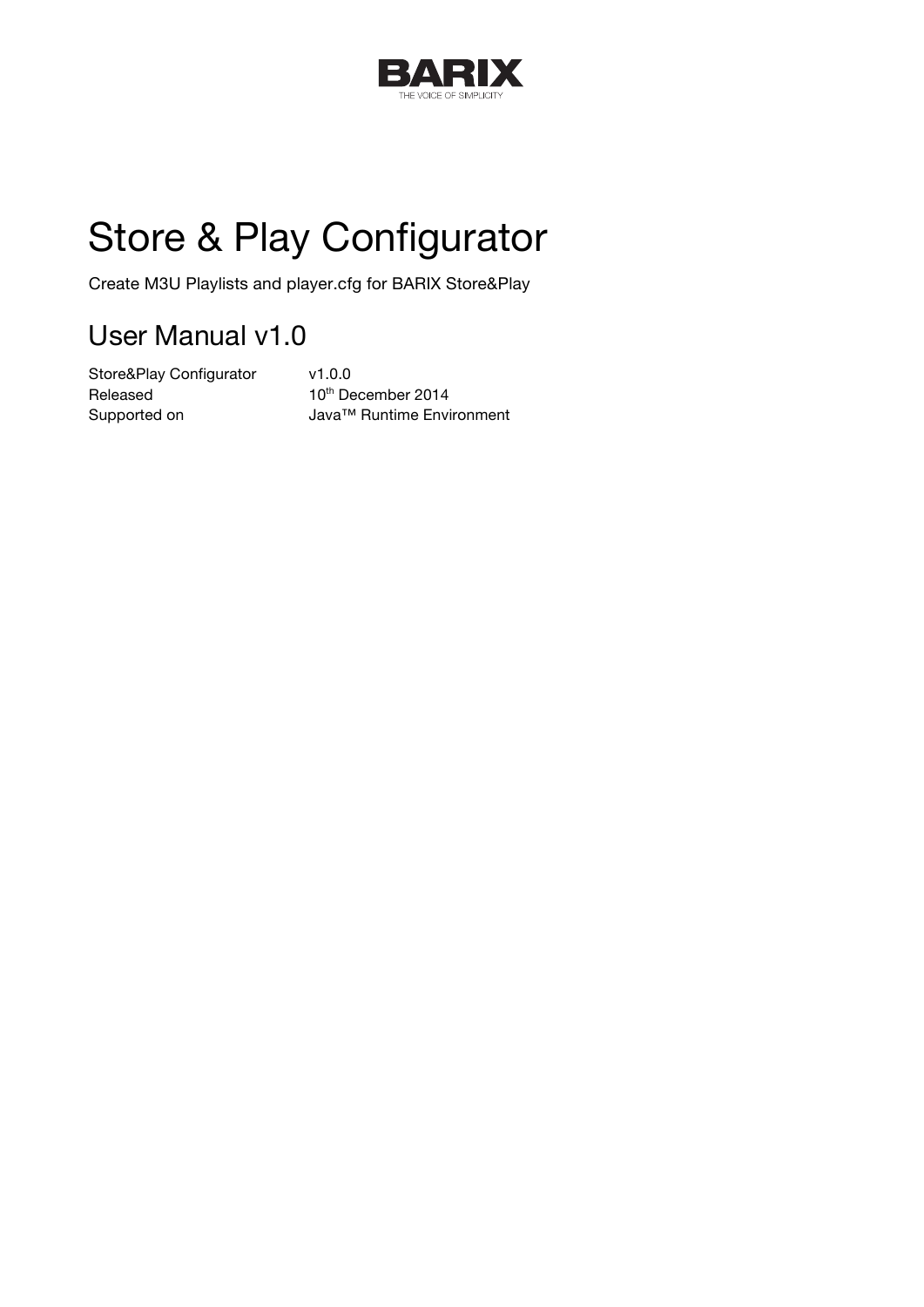## **Revision Table**

| Date     | Version | Who | Change                                                             |
|----------|---------|-----|--------------------------------------------------------------------|
| 28/11/14 | 0 1     | JAP | First version of the User Manual for Store&Play Configurator (SPC) |
| 08/12/14 | 1 N     | JAP | Added Notes and updated info for SPC v1.0.0                        |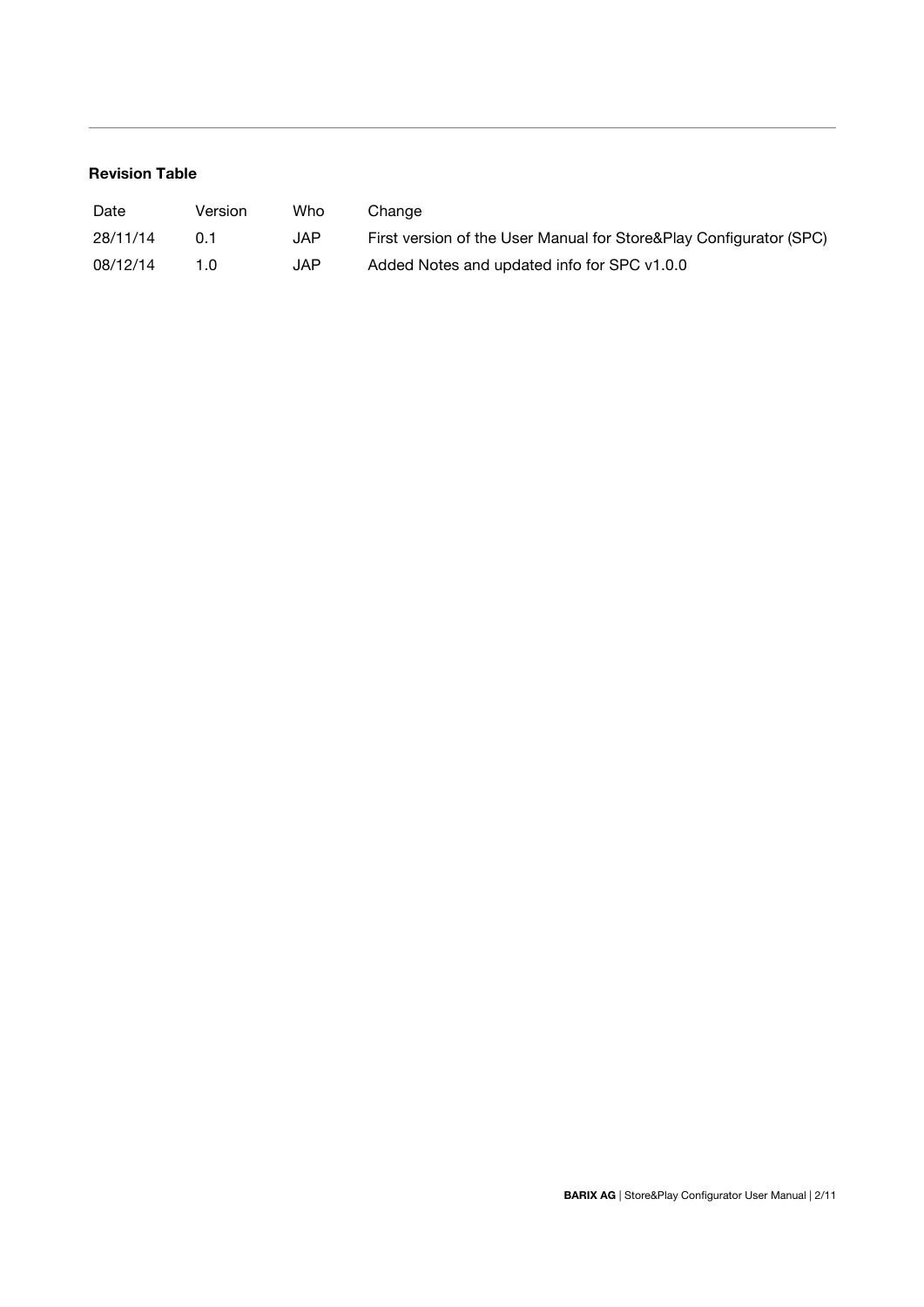## **Table of Contents**

| 1.1 |  |
|-----|--|
| 1.2 |  |
|     |  |
|     |  |
|     |  |
| 2.1 |  |
| 2.2 |  |
| 2.3 |  |
|     |  |
|     |  |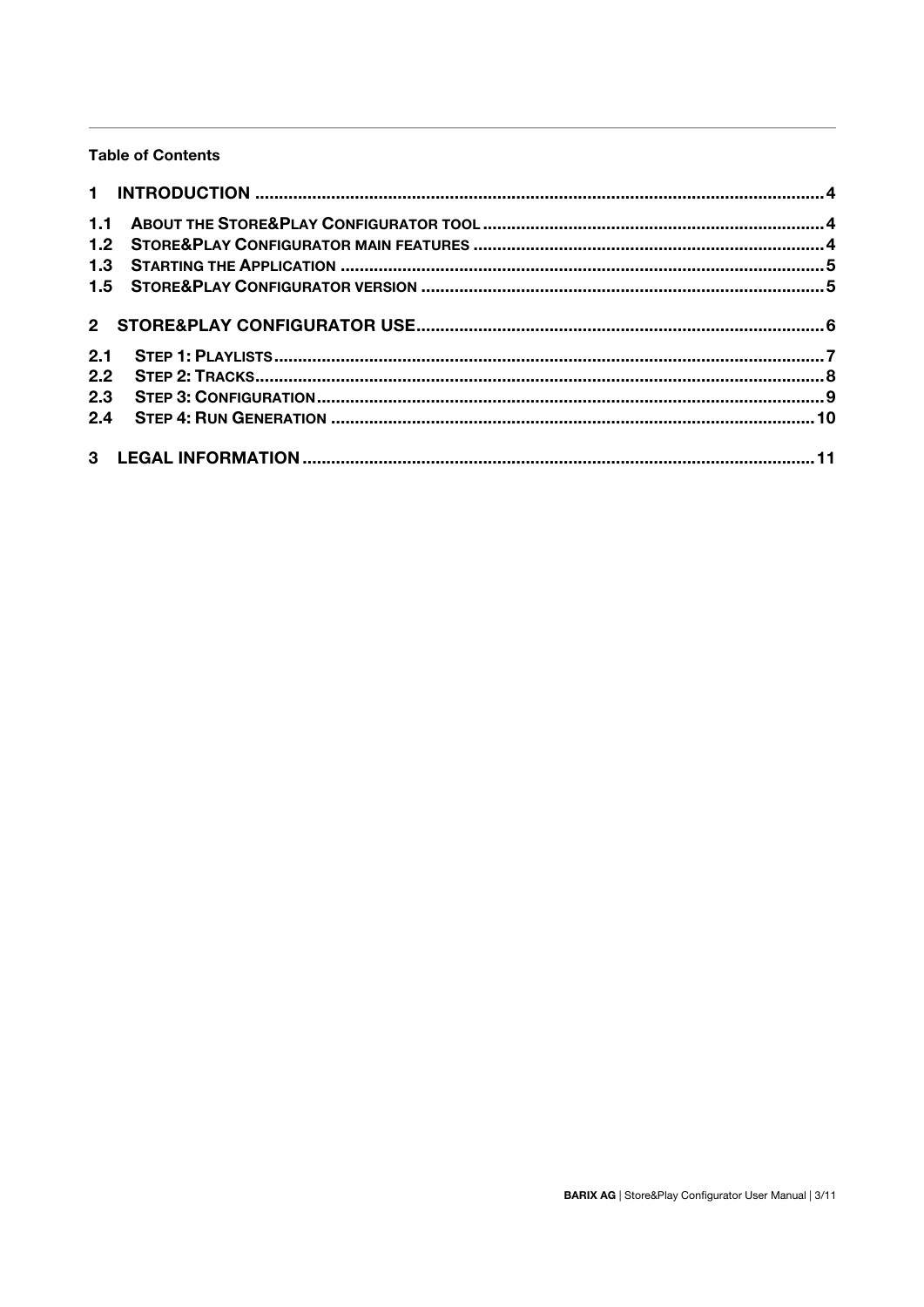## **1 Introduction**

## 1.1 About the Store&Play Configurator tool

The Store&Play Configurator (SPC) is an application designed to support BARIX Exstreamer Store&Play devices' configuration, generating all the necessary playlists and configuration files required for its operation.

This application provides means for Store&Play users to easily manage multiple configuration variables of Exstreamer Store&Play devices with the help of graphical user interfaces to create and edit Playlists (M3U files), Tracks (MP3 files) and the main Store&Play configuration file (player.cfg).

The files generated by the application can be used for uploading to the corresponding Content and Configuration FTP or HTTP servers and for copying to a USB stick to be used directly with an Exstreamer Store&Play device to start playing immediately.

## 1.2 Store&Play Configurator main features

- Create, import and edit M3U Playlists adding #BARIX-4 configuration line defining:
	- o Playlist Priority
	- o Playback Start and End Date
	- o Restrict Days of the week to play
	- o Playback Start and End Time
	- o Repeat Counter
	- o Volume
	- o Interrupt flag
	- o Shuffle flag
- Add MP3 Tracks to a Playlist
	- o From the local disk (browsing the local storage drives)
	- o From the Content Server (inserting text with the file names)
- Playback local MP3 Tracks for content reassurance
- Edit Tracks in Playlist (sort order, add and remove from Playlist)
- Create, import and edit player.cfg configuration file defining:
	- o Content Server credentials (where all the M3U and MP3 files reside)
	- o Configuration Server credentials (where player.cfg resides)
	- $\circ$  Configuration update daily time and duration (or periodic update intervals)
	- o NTP server and local time offset to synchronize device time
	- o BariMon server credentials for monitoring and reporting
	- o Delete and Control settings
- Generate files in output folder containing:
	- o Barix-formatted M3U Playlists
	- o Player.cfg configuration file
	- o Copies of local MP3 tracks included in Playlists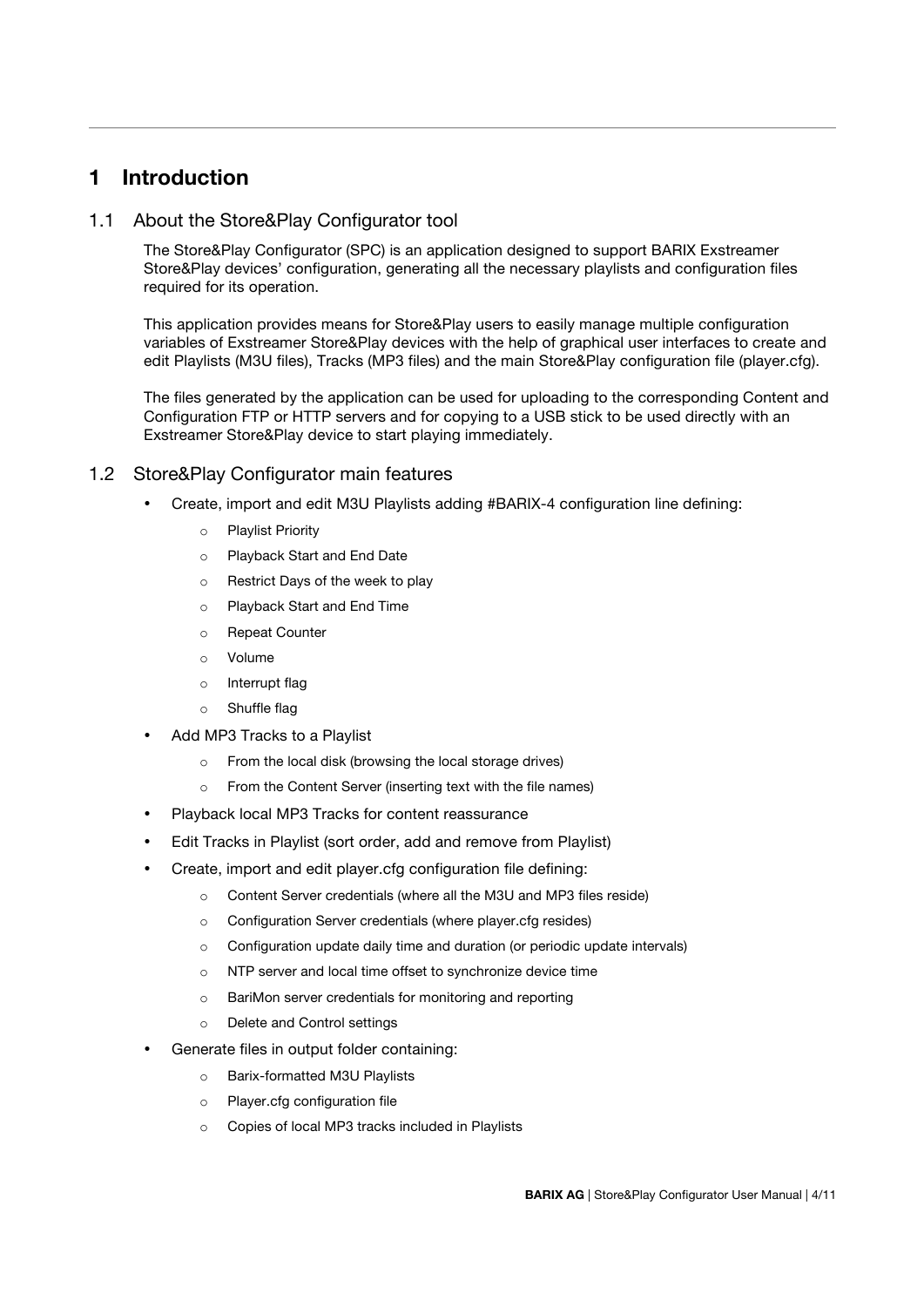## 1.3 Starting the Application

The Store&Play Configurator application runs on any computer that is able to execute Java runtimes (JAR files).

It has been tested on Windows 7, Mac OS X Yosemite and Linux Ubuntu 12.04LTS 64bit but it should be possible to run on any machine that is able to execute Java applications.

In Windows and Mac OSX with the latest Java version installed, launch the application by double-clicking the **SPC.jar** file extracted from the downloaded .zip package.

In Linux the application can be launched from a Terminal console window, changing directory to the installation folder and typing the command:

*java –jar ./SPC.jar*

## 1.4 Store&Play Configurator version

The currently installed Store&Play Configurator version can be checked clicking on the "**Version"** button next to the BARIX logo on the top left corner of the user interface window.



Please check www.barix.com/downloads to make sure you run the latest available version.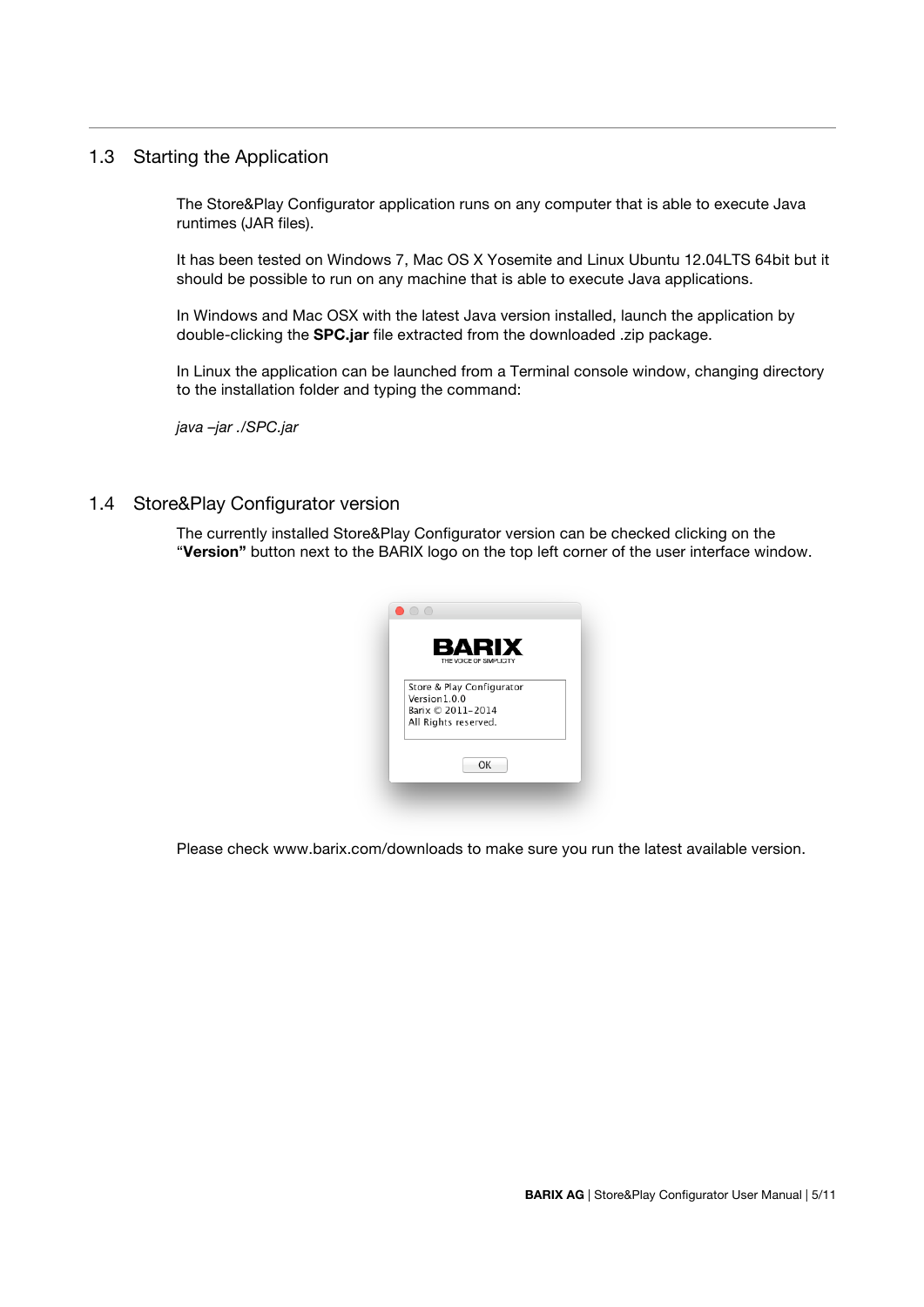## **2 Using Store&Play Configurator**

After launching the Store&Play Configurator application the user interface will guide the user through 4 steps: **Playlists**, **Tracks**, **Configuration** and **Run Generation**. These are clearly indicated with numerated tabs in the center of the application window.

Follow these 4 steps to easily manage all the necessary variables that are required to configure an Exstreamer Store&Play device.

| $\circ\circ\circ$<br>BARIX<br>THE VOICE OF SIMPLICITY |                        | Version                          |                                  |                               |                      |                          |              |          |                     | Store & Play Configurator |
|-------------------------------------------------------|------------------------|----------------------------------|----------------------------------|-------------------------------|----------------------|--------------------------|--------------|----------|---------------------|---------------------------|
|                                                       |                        |                                  | 1st Step: Playlists              | 2nd Step: Tracks              | 3rd Step: Config     | 4th Step: Run Generation |              |          |                     |                           |
|                                                       | Create                 | Import existing                  | Edit<br>Delete                   |                               | Down<br>Up           |                          |              |          |                     |                           |
| Priority                                              | Name                   | Start date                       | End date                         | Weekdays<br><b>MOTUWETHFR</b> | Start time           | End time                 | Repeat       | Volume   | Interrupt           | Shuffle                   |
| 0<br>1                                                | Weekdays<br>Weekends   | $01 - 12 - 14$<br>$01 - 12 - 14$ | $31 - 12 - 14$<br>$31 - 12 - 14$ | SASU                          | 08:00:00<br>09:00:00 | 18:00:00<br>17:00:00     | $-1$<br>$-1$ | 75<br>75 | 0<br>$\overline{0}$ | U.                        |
|                                                       |                        |                                  |                                  |                               |                      |                          |              |          |                     |                           |
|                                                       |                        |                                  |                                  |                               |                      |                          |              |          |                     |                           |
|                                                       |                        |                                  |                                  |                               |                      |                          |              |          |                     |                           |
| <b>STATUS</b>                                         |                        |                                  |                                  |                               |                      |                          |              |          |                     |                           |
|                                                       | Playlist tab selected. |                                  |                                  |                               |                      |                          |              |          |                     |                           |
|                                                       |                        |                                  |                                  |                               |                      |                          |              |          |                     |                           |

The GUI allows the user to click on any of the **Step** tabs back and forth at any time to be able to make corrections and additions until the desired configuration is complete.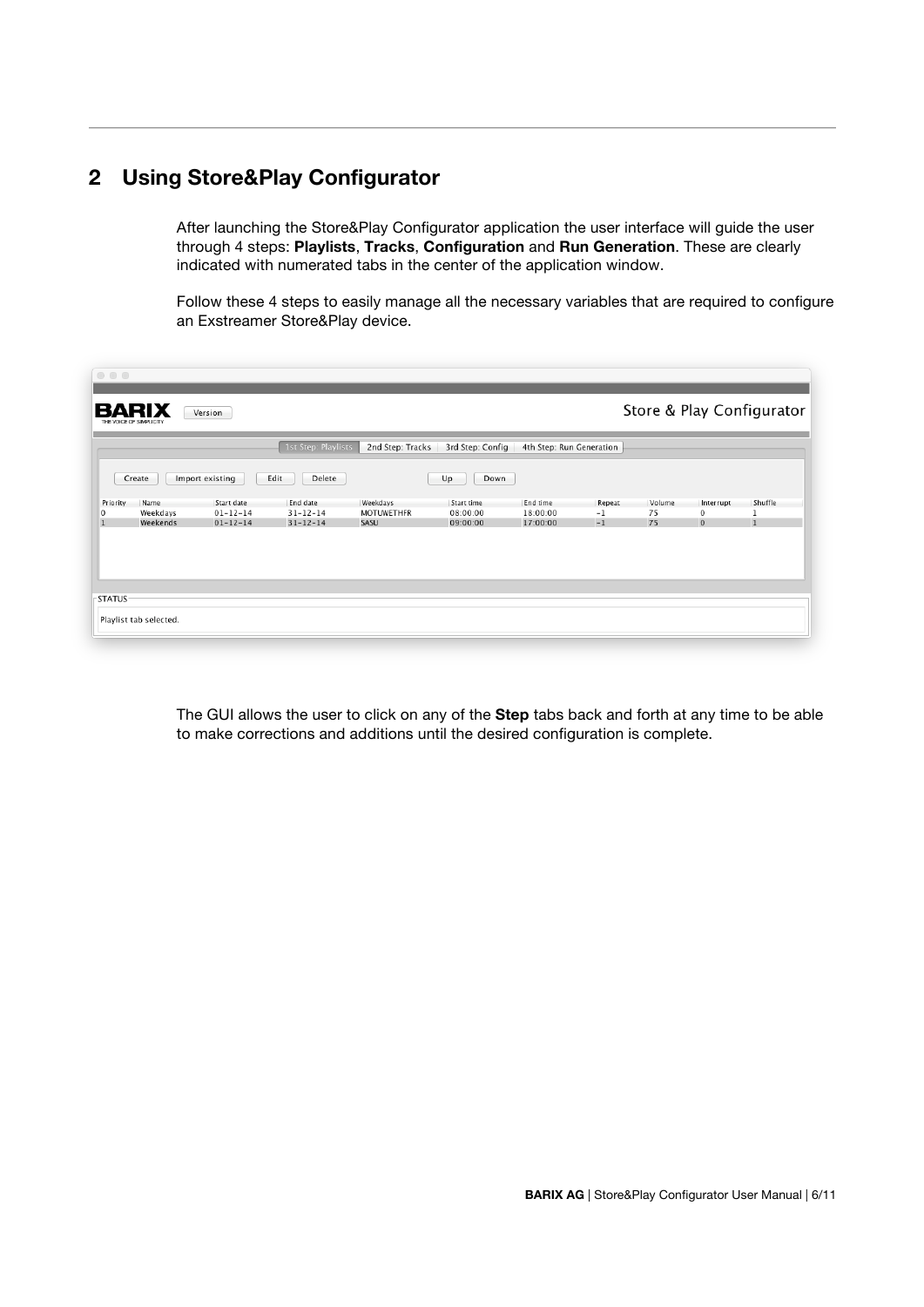## 2.1 Step 1: Playlists

This is the first screen that appears and allows the user to define what are the Playlists and the configuration variables that are going to be used by the Store&Play application.

Click "**Create**" to be able to define a new Playlist with its variables:

| $\bullet$ 00                              |                                                                              |
|-------------------------------------------|------------------------------------------------------------------------------|
| Cancel<br>Weekdays<br><b>NAME</b>         | Apply<br>.M3U                                                                |
|                                           |                                                                              |
| <b>START DATE</b>                         | $01 - 12 - 14$ $(\frac{1}{7})$<br>gnore                                      |
| <b>END DATE</b>                           | $31 - 12 - 14$<br>□ Ignore                                                   |
| <b>START TIME</b>                         | 08:00:00<br>□ Ignore                                                         |
| <b>END TIME</b>                           | $18:00:00$ $\left( \frac{4}{7} \right)$<br>gnore                             |
| Weekdays:                                 | MON V TUE V WED V THU V FRI SAT SUN                                          |
| Repeat counter V Loop                     |                                                                              |
| Interrupt<br>∩                            | Shuffle                                                                      |
| 75 $\left  \frac{4}{7} \right $<br>Volume | $\%$                                                                         |
|                                           | Info line  #BARIX-4,01-12-14,31-12-14,MOTUWETHFR,08:00:00,18:00:00,-1,75,0,1 |
|                                           |                                                                              |
|                                           |                                                                              |

It is also possible to "**Import Existing**" M3U Playlist files or a player.cfg configuration file and "**Edit**" all the Playlist parameters in the edit dialog box pictured above.

Click the "**Up**" and "**Down**" buttons to set the Playlist priority.

After adding all the desired playlists in the list with their corresponding configurations it's time to move to the next step by clicking on the "**2nd Step: Tracks**" tab.

#### **Notes**:

- 1. Please ensure that imported M3U Playlists are in plain text format using UTF-8 characters in order to be parsed correctly by the Store&Play Configurator.
- 2. All comment lines (starting with "#") in the original M3U Playlist will be removed.
- 3. If the tool isn't able to set **Start** or **End Dates** or **Times**, please configure the "Regional Settings" and/or the "Date and Time format" of the computer running the tool to "English-US". The format of the dates as they appear in the tool is DD-MM-YY.
- 4. When "**Import Existing**" configuration selecting a player.cfg, make sure that all related files (M3U's and MP3's) are also present in the same folder where the imported player.cfg is located. Otherwise the "Step 1: Playlist" list will be empty.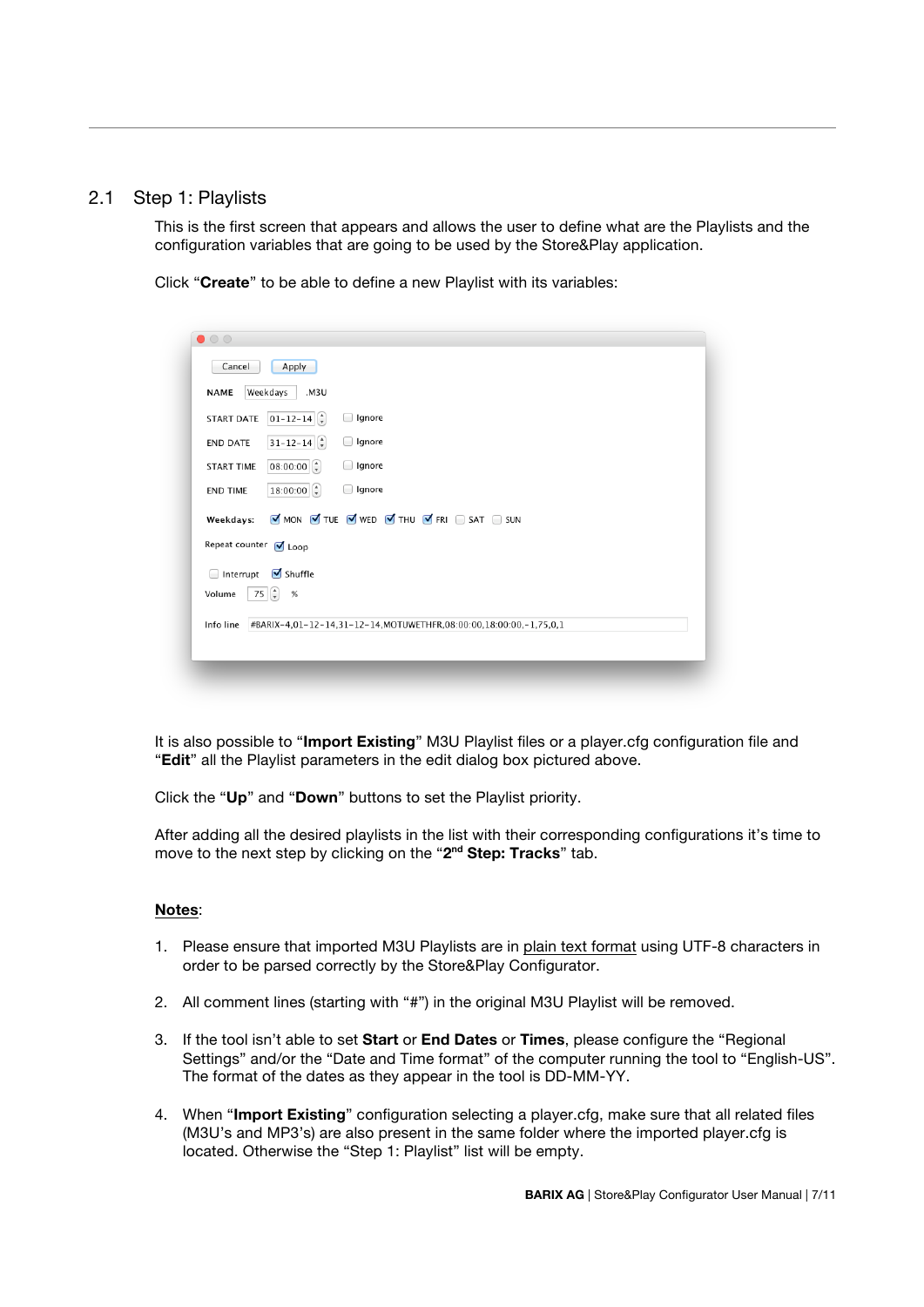## 2.2 Step 2: Tracks

The second step is about populating the Playlists created in the previous step with MP3 Tracks.

| <b>BARIX</b><br>THE VOICE OF SIMPLICITY | Version                                                                                                                                                  |                     |                               |                  |                          | Store & Play Configurator |  |
|-----------------------------------------|----------------------------------------------------------------------------------------------------------------------------------------------------------|---------------------|-------------------------------|------------------|--------------------------|---------------------------|--|
|                                         |                                                                                                                                                          | 1st Step: Playlists | 2nd Step: Tracks              | 3rd Step: Config | 4th Step: Run Generation |                           |  |
| <b>PLAYLISTS</b><br>Weekdays            | ÷<br>Add MP3                                                                                                                                             | Save                | <b>LIST EDIT-</b><br>Edit row | Up<br>Down       | Cut                      | Advanced                  |  |
|                                         | /Bob Marley & The Wailers/Wail'n Soul'm Singles Selecta/01 Bend Down Low (Wail'n Soul'm version).mp3                                                     |                     |                               |                  |                          |                           |  |
|                                         | /Bob Marley & The Wailers/Wail'n Soul'm Singles Selecta/02 Freedom Time.mp3<br>/Bob Marley & The Wailers/Wail'n Soul'm Singles Selecta/03 Stir It Up.mp3 |                     |                               |                  |                          |                           |  |
|                                         |                                                                                                                                                          |                     |                               |                  |                          |                           |  |
|                                         |                                                                                                                                                          |                     |                               |                  |                          |                           |  |
| <b>STATUS</b>                           |                                                                                                                                                          |                     |                               |                  |                          |                           |  |

**Select** the desired PLAYLIST from the drop-down menu and click on "**Add MP3**" to be able to:

- $\checkmark$  Import MP3 tracks from the local library ("**Browse Disk**" in the pop-up window)
- $\checkmark$  Type the names of MP3 files that are stored in the Content Server and "**Add text**"

|                                 | Adding MP3 files |       |                    |
|---------------------------------|------------------|-------|--------------------|
| New Song.mp3<br>Xmas Jingle.mp3 |                  |       |                    |
| Add Text                        | Clear Text       | Close | <b>Browse Disk</b> |

Once the MP3 tracks have populated the list, users can move their position with the "**Up**" and "**Down**" buttons as well as removing the MP3 Track from the Playlist with the "**Cut**" button. Double-clicking an entry in the list will allow the user to "**Edit row**" the MP3 Track reference.

It is also possible to play locally imported MP3 Tracks stored in the local library for content reassurance. The "**Play**" and "**Stop**" buttons appear after ticking the **Advanced** option checkmark. Playback will not work with MP3 Tracks residing in the Content Server (imported using "**Add Text**" option).

Once all the MP3 Tracks appear as desired in all the corresponding Playlists it's time to "**Save**" the changes and move to the next step by clicking on the "**3rd Step: Config**" tab.

#### **Note**:

Please ensure that added MP3 file names are in UTF-8 without special characters (no accents, no umlauts, etc.) in order to be parsed correctly by the Store&Play Configurator, the Content Server and the Store&Play application running in the Exstreamer Store&Play.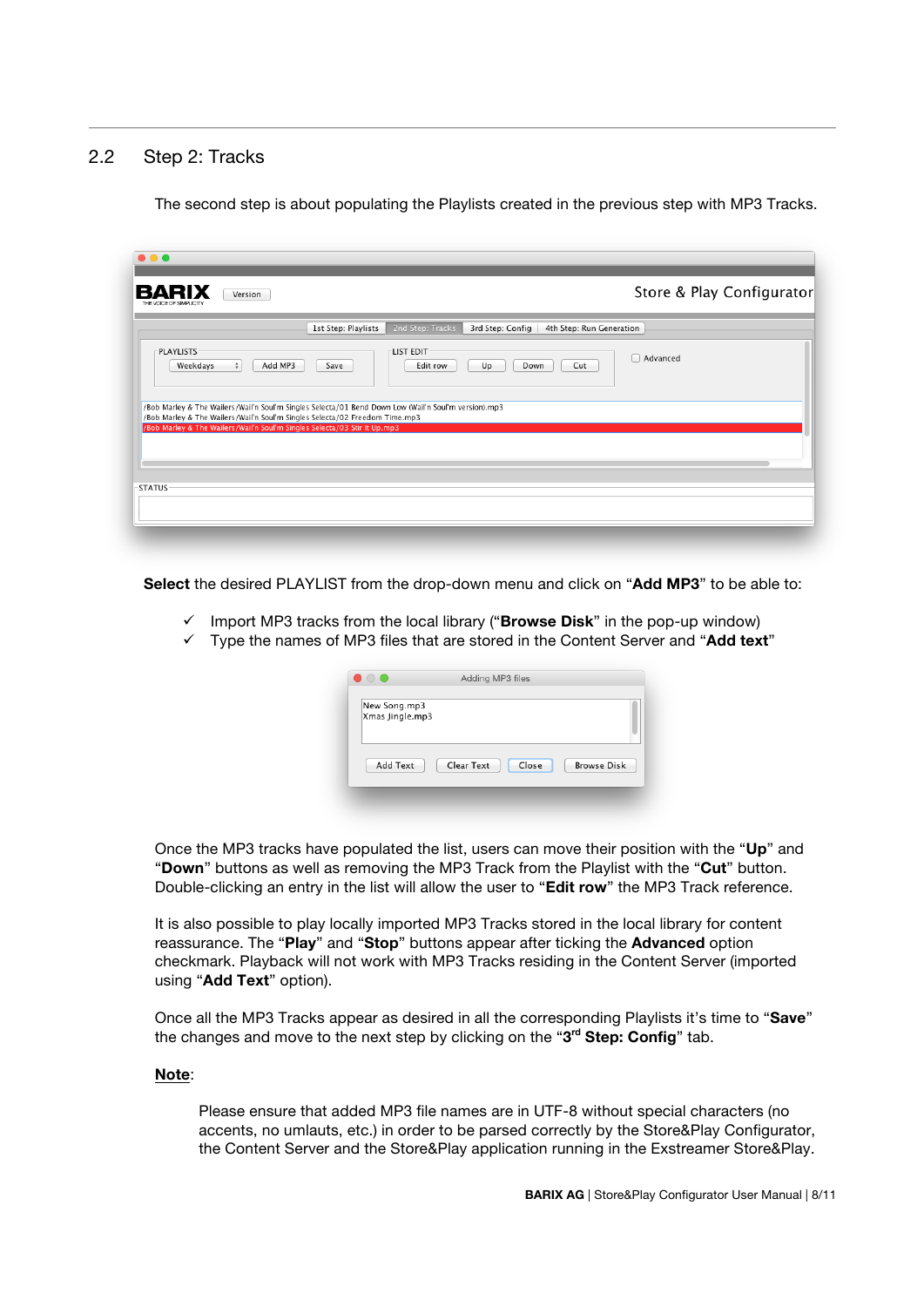## 2.3 Step 3: Configuration

This step is used to define all the player.cfg configuration file parameters, including the **Content**, **Configuration**, **NTP** and **BariMon Server** credentials as well as the **Configuration** and **Content Update daily times** or intervals.

| 1st Step: Playlists                                                                                                                                                                                                                                                                    | 3rd Step: Config<br>4th Step: Run Generation<br>2nd Step: Tracks                                                                                                                                                                                                  |                      |  |
|----------------------------------------------------------------------------------------------------------------------------------------------------------------------------------------------------------------------------------------------------------------------------------------|-------------------------------------------------------------------------------------------------------------------------------------------------------------------------------------------------------------------------------------------------------------------|----------------------|--|
| Peview & Save<br>UPDATE_DAILY_TIME<br>$23:30$ $\frac{4}{7}$<br><b>Content Server</b><br>demo.barix.com<br>MUSIC_SERVER<br>MUSIC_PROTOCOL<br>$\hat{\div}$<br><b>FTP</b><br>$21$ $(\frac{4}{7})$<br>MUSIC_PORT<br>MUSIC_USERNAME<br>a@a<br>*****<br>MUSIC_PASSWORD<br>MUSIC_DIR<br>music | Help<br>UPDATE_DAILY_DURATION 03:00<br><b>Config Server</b><br>CONFIG_SERVER<br>demo.barix.com<br>FTP<br>CONFIG_PROTOCOL<br>÷<br>$21\left(\frac{1}{r}\right)$<br>CONFIG_PORT<br>CONFIG_USERNAME<br>a@a<br>*****<br>CONFIG_PASSWORD<br>CONFIG_DIR<br>config        | Weekdays<br>Weekends |  |
| NTP Server<br>NTP_SERVER<br>1.barix.pool.ntp.org<br>$1 \binom{4}{x}$ [hour]<br>LOCALTIME<br><b>DELETE</b><br>NO_DELETE                                                                                                                                                                 | <b>BARIMON Server</b><br>$\blacksquare$ Enable<br>BARIMON_SERVER<br>www.barimon.net<br>$80$ <sup><math>\left(\frac{1}{7}\right)</math></sup><br>BARIMON_PORT<br>$60   \frac{4}{7}$<br>BARIMON_INTERVAL<br>[min]<br><b>CONTROL</b><br>$\blacksquare$<br>QUICK_PLAY |                      |  |

Enable **Update Daily Time** to define the time of the day that the device should connect to the Configuration and Content Servers to update its configuration.

Enter the corresponding information required by the Exstreamer Store&Play device to connect to the **Content Server** to be able to download all the M3U Playlists and MP3 Tracks and to the **Configuration Server** and download the player.cfg configuration file.

Define the **NTP Server** to be used to synchronise the device to UTC time and set the offset corresponding to the **Localtime** of the device's location time zone.

Users can also optionally enable the **BariMon Server** for monitoring and reporting purposes.

For more details on all the configuration variables of player.cfg please refer to the application's user manual "Store&Play User Manual.pdf" or click on the "**Help**" button.

After "**Preview & Save**" we can proceed to the final step clicking on "**4th Step: Run Generation**"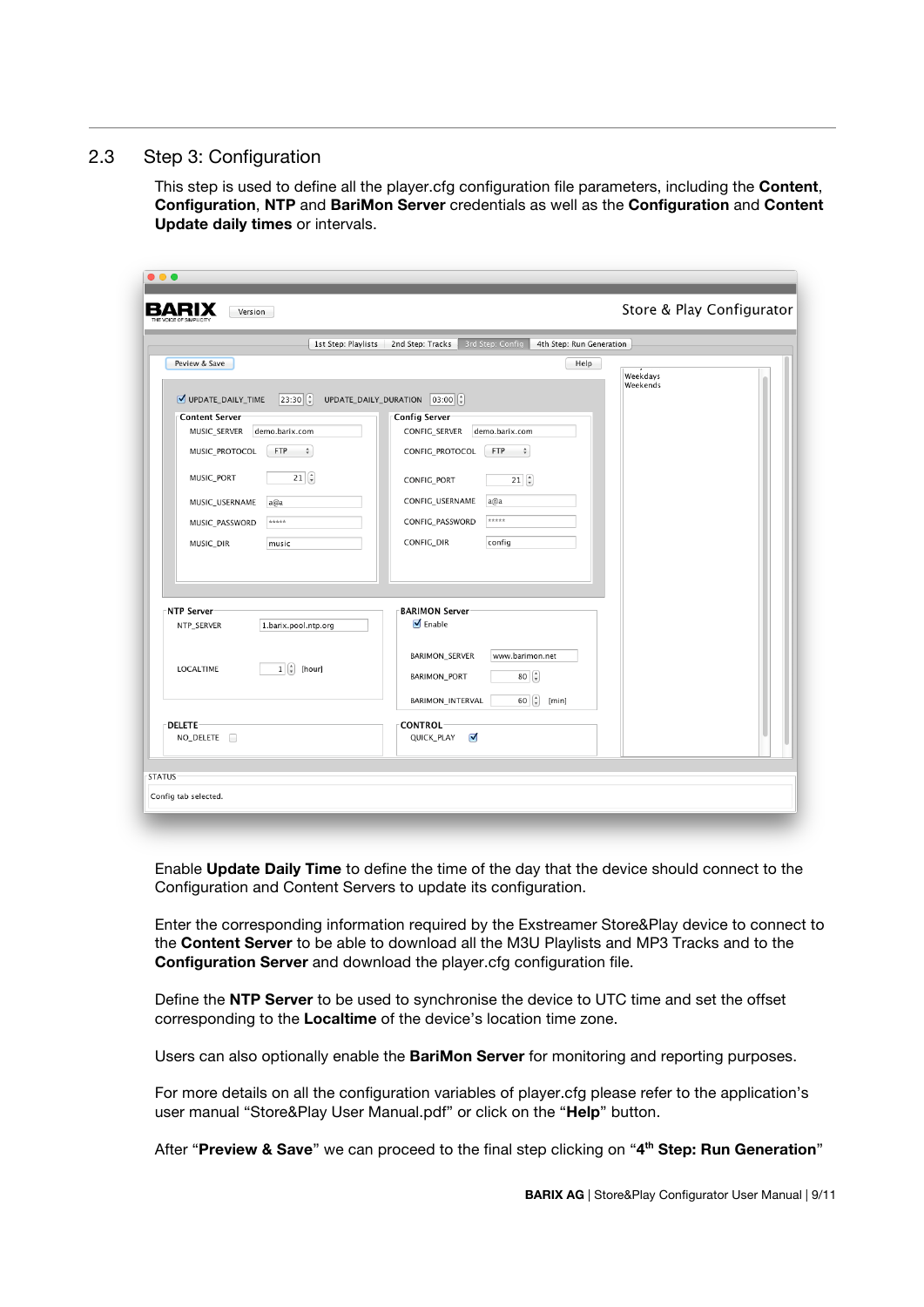## 2.4 Step 4: Run Generation

This final step is used to select the output folder to copy all the generated files.

| $\bullet\bullet\bullet$                            |                                                                                         |                           |
|----------------------------------------------------|-----------------------------------------------------------------------------------------|---------------------------|
| <b>BARIX</b><br>Version<br>THE VOICE OF SIMPLICITY |                                                                                         | Store & Play Configurator |
|                                                    | 4th Step: Run Generation<br>1st Step: Playlists<br>2nd Step: Tracks<br>3rd Step: Config |                           |
| <b>General parameters:</b>                         |                                                                                         |                           |
| Output directory                                   | /Users/joan/Desktop/Output folder<br>Browse                                             |                           |
|                                                    | Erase Old Content<br>Run generation                                                     |                           |
|                                                    | See Error.log                                                                           |                           |
|                                                    |                                                                                         |                           |
| STATUS-<br>Generate tab selected.                  |                                                                                         |                           |
|                                                    |                                                                                         |                           |

Click on the "**Browse**" button to select the desired folder to copy all the resulting files.

Tick "**Erase Old Content**" to delete all files present in the selected **Output directory**.

Click on "**Run generation**" to copy all the files to the **Output directory**, including:

- 1. All the M3U Playlist files with the #BARIX-4 configuration line as defined in Step 1
- 2. All the MP3 track files imported from the local disk as defined in Step 2
- 3. The player.cfg file with all the variables defined in Step 3

After clicking on "**Run generation**" the "**STATUS**" line at the bottom of the screen will show if there have been any issues while generating the files to the **Output directory**. Users can click the **"See Error.log**" button to inspect time stamped activity messages generated by the application.

All these files placed in the **Output directory** can be uploaded to the corresponding Content and Configuration Servers to make them available for the Exstreamer Store&Play.

These files can also be copied to a USB stick to be inserted to an Exstreamer Store&Play device for immediate playback or to pre-load the internal microSD of a device with the "Copy USB to mSD" functionality of Store&Play.

#### **Note**:

All MP3 Tracks that have been added to a Playlist in Step 2 by entering the text of the MP3 file name or from and imported M3U will not be copied to the **Output directory** and will generate entries in the Error.log. The application assumes that those files are residing in the **Content Server** and that the device will be able to download them if they are not already in its local storage.

For more details about using this tool please read the Store&Play application User Manual or contact support@barix.com